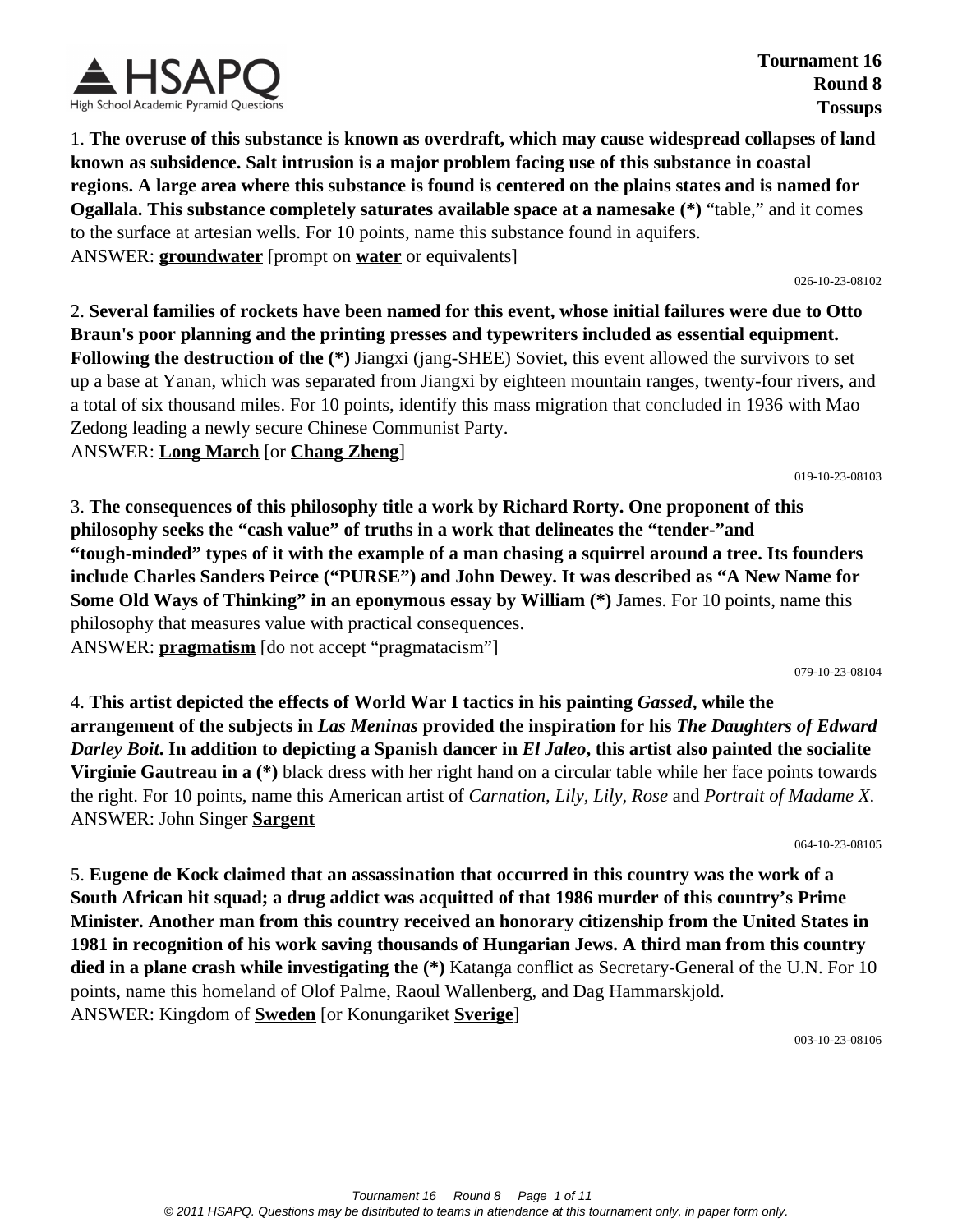6. **One character in this work is cursed to sleep for six months of the year and ravenously devour all humans around him for the other six. That character's brother stores a nectar of immortality in his navel and banishes Vibhishana, who joins forces with the protagonist of this work. A trail of jewels is left by one character in this work, which opens as a scheming wife of Dasaratha gets the protagonist exiled for fourteen years. That protagonist goes to Lanka to defeat (\*)** Ravana and reclaim his wife Sita. Ascribed to Valmiki, for 10 points, identify this Sanksrit epic. ANSWER: *Ramayana*

7. **The radius associated with one important one is calculated by taking the cube root of the quantity 86160 seconds squared times the mass of the earth times big G divided by four pi squared. Communication platforms that require a constant fixed service are often put into (\*)** geostationary and geosynchronous ones. The planets have elliptical ones around the sun. For 10 points, name these trajectories that allow an object to keep moving around a celestial object because of gravitational attraction, exemplified by the motions of the moon and satellites. ANSWER: **orbit**s

8. **This river's namesake dam was Soviet-built and is the center of the Tabqa Barrage Scheme. This river's only major tributaries are the Belikh and Khabur, and it forms Lake Hammar. Its headwaters are the Karasu and Murat rivers, and its upper portion flows through the Taurus Mountains. This river's Hadithah Dam submerged the ancient town of Anah, and the Ataturk Dam is also on this river. It joins another river at (\*)** Basra to form the Shatt al-Arab. For 10 points, name this river that is often paired with the Tigris. ANSWER: **Euphrates** River

9. **This man wrote a play in which the Duke of Alba orders the execution of the title count. This author of the poetry collection** *The Roman Elegies* **wrote a poem in which a supernatural being attacks a child while the child and father are riding on a horse. That poem is entitled "The Erl-King." One of his characters shoots himself after being unable to be with his beloved (\*)** Charlotte. He also wrote a work in which the title scholar is tempted by and makes a wager with Mephistopheles. For 10 points, name this author of *The Sorrows of Young Werther* and *Faust*. ANSWER: Johann Wolfgang von **Goethe**

10. **In a 2010 song, Linkin Park sings that they wish they had the strength to stand while doing this action with respect to "the end." A room full of striking cab drivers perform this action in a Clifford Odets play. The subject of this action is a Broadway producer in a 1997 Christopher Guest film that centers on a production of** *Red, White, and Blaine***. The subject of this action is (\*)** "Superman" in a 2010 documentary that details the shortcomings of the public education system. For 10 points, name this action that is done "for Guffman" and "for Lefty."

ANSWER: **wait**ing [accept answers given in title form, such as *Waiting for "Superman"*]

026-10-23-08111

# 030-10-23-08109

001-10-23-08110

# 020-10-23-08107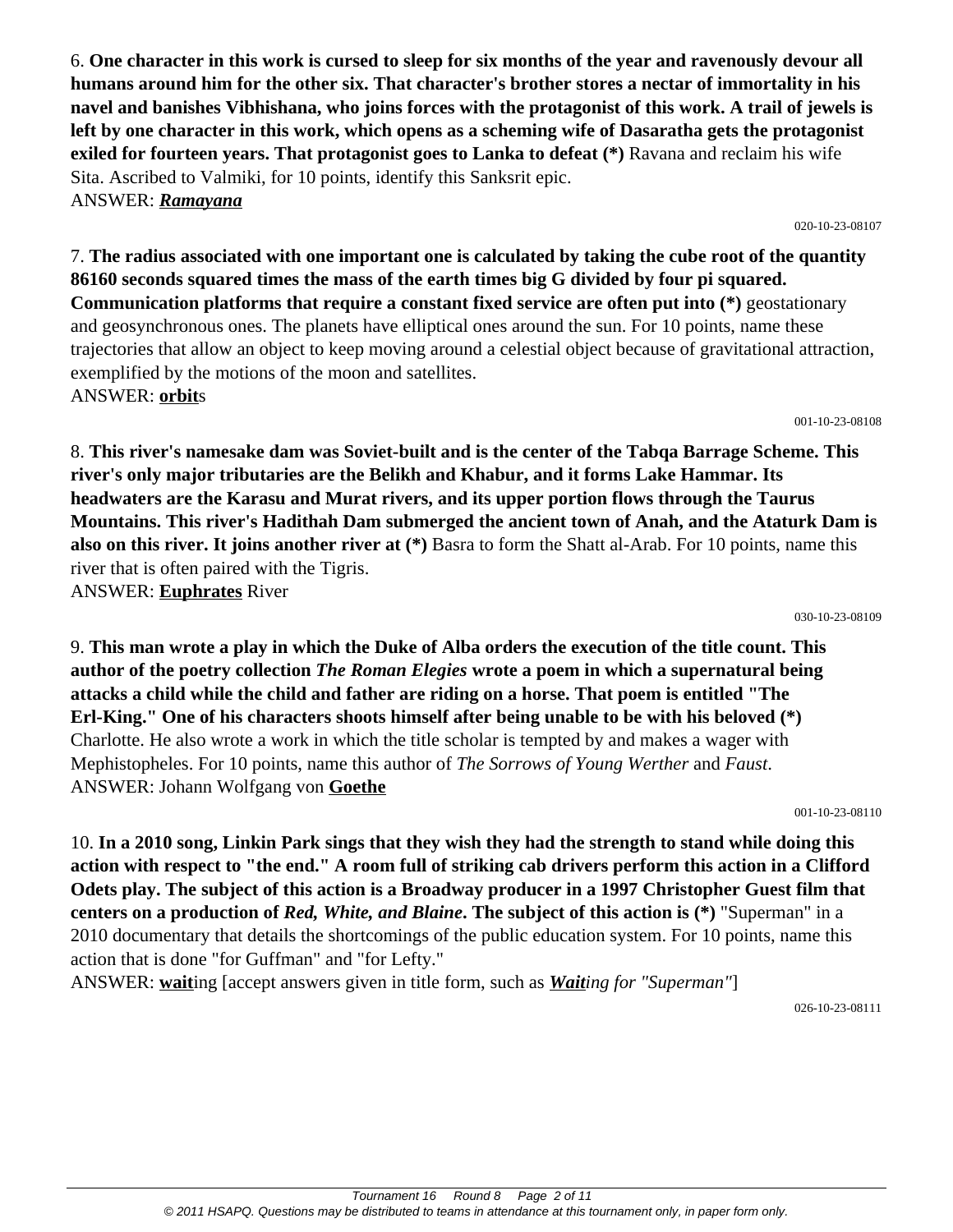11. **An early rebellion in this colony was led by William Claiborne. Its original settlers landed on St. Clement's Island aboard two ships named the** *Ark* **and the** *Dove***. Another revolt in this colony clashed with troops led by William Stone at the Battle of the Severn; that uprising led to the restoration of a version of an earlier Toleration Act, which had been itself enacted to balance Protestants and Catholics. Originally founded with a charter by George (\*)** Calvert, the Lord Baltimore, for 10 points, name this state with capital Annapolis.

ANSWER: **Maryland**

12. **The sign of a permutation is negative one if the permutation has this distinction. There are no known perfect numbers with this distinction. The Taylor expansion for sine consists of x to the n over n factorial where n is positive and this. A function is this if f of x equals (\*)** negative f of negative x. These numbers are congruent to one mod two. With the exception of two, all prime numbers are this. For 10 points, name this distinction given to numbers that are not even. ANSWER: **odd**

001-10-23-08113

13. **This monarch repealed the** *Titulus Regulus* **statute immediately after ascending to the throne. He defeated a rebellion led by the Earl of Lincoln at the Battle of Stoke. This king put down uprisings sparked by the pretenders Perkin Warbeck and Lambert Simnel. He empowered the Star Chamber, and through the treaty of Medina del Campo, married his son Arthur to (\*)** Catherine of Aragon. For 10 points, name this English monarch who defeated Richard III at Bosworth Field to become the first Tudor king.

ANSWER: **Henry VII** of England [prompt on **Henry**]

015-10-23-08114

14. **This figure responds to Adonijah's request to marry Abishag by having him murdered. According to Jewish tradition, this Biblical figure wrote the Book of Proverbs. On the advice of Nathan, this son of Bathsheba was anointed king. He traded for cedar from Lebanon to build the first** (\*) Temple, and resolved a dispute between two women both claiming to be a baby's mother by ordering the baby to be cut in half. For 10 points, name this son of David, a legendarily wealthy and wise Jewish king.

ANSWER: **Solomon**

004-10-23-08115

15. **One of this man's compositions is sometimes called** *Variations on the St. Anthony Chorale* **as it is unclear if Haydn composed the central theme. He wrote a D-minor work as a dramatic companion to another work which reworked various student drinking songs. This composer of the** *Tragic Overture* **and (\*)** *Academic Festival Overture* wrote a first symphony which evoked Beethoven, and used the Luther Bible rather than Latin for his *German Requiem*. For 10 points, name this German composer of a famous lullaby.

ANSWER: Johannes **Brahms**

015-10-23-08116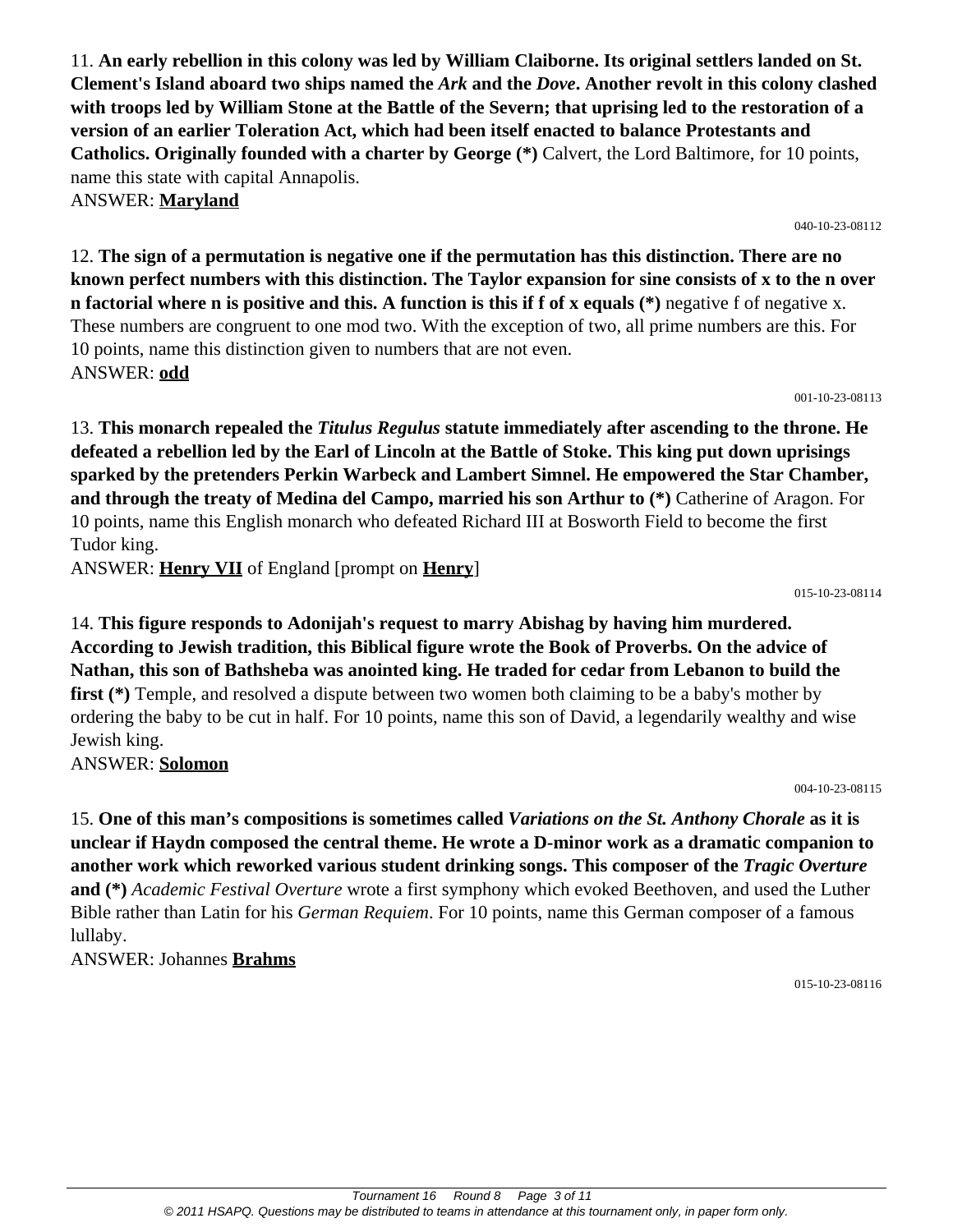16. **This character saves the life of a friend by lying to a group of men about his father's smallpox. This character runs across Silas and Sally Phelps, who try to return him to his father, a town drunk who wins a custody battle thanks to a new judge who supersedes the authority of Judge Thatcher. This character and his friend are taken in by the Grangerfords. This character attempts to run North with (\*)** Jim and becomes rich from finding robber's gold in an earlier book. For 10 points, identify this protagonist of the sequel to *Tom Sawyer,* a Mark Twain creation. ANSWER: **Huck**leberry **Finn** [accept either name]

020-10-23-08117

17. **One spinoff game of this series featured the concept of stealth units like infectors and televangelists and used a separate window for combat, which could occur between groups of no more than nine units. Expansions to the third installment in this series include** *Play the World* **and**  *Conquests***, while expansions to the fourth installment were titled (\*)** *Beyond the Sword* and *Warlords*. The most recent installment in this series, the fifth, introduced independent city states and uses a hex grid map. For 10 points, name this Sid Meier created turn based video game series. ANSWER: *Civilization*

040-10-23-08118

18. **For the Hamburg State Opera, this composer created an opera about aliens that are allergic to music,** *Help, Help, the Globolinks!* **Another of his operas deals with the secret police tracking down the vigilante John Sorrel, while Annina, who can perform miracles, is the titular religious figure of another work. In addition to** *The Consul* **and** *The Saint of Bleeker Street***, this man also composed the first opera for** (\*) televison which sees a little boy give his crutch to the Three Magi. For 10 points, name this Italian-American composer of *Amahl and the Night Visitors*. ANSWER: Gian Carlo **Menotti**

083-10-23-08119

19. **This author wrote a poem which claims "To see a world in a grain of sand / And a heaven in a wild flower / Hold infinity in the palm of your hand / And eternity in an hour." He asked "And did those feet in ancient time / Walk upon England's mountains green?" in a poem about his wish to build "Jerusalem / In England's green and pleasant land." Another of his poems wonders "Did he who made the (\*)** lamb make thee?", and describes an animal "burning bright / in the forests of the night." For 10 points, name this poet whose *Songs of Innocence and Experience* includes "The Tyger." ANSWER: William **Blake**

004-10-23-08120

20. **The rpo genes encodes one of this structure's RNAPs, while the other is a nuclear encoded polymerase. Among the materials found in this structure are cytochrome b6f, the protein P680, and a class of molecules called plastoquinones. One reaction in this organelle uses (\*)** RuBiSCo. In this structure, the stromal lamellae connects disk like structures called granum. This organelle consists of stacks called granum which consist of several thylakoids; the thylakoids contain this organelle's characteristic green pigment. For 10 points, name this plant organelle that is the site of photosynthesis. ANSWER: **chloroplast** [prompt on **plastid** before P680]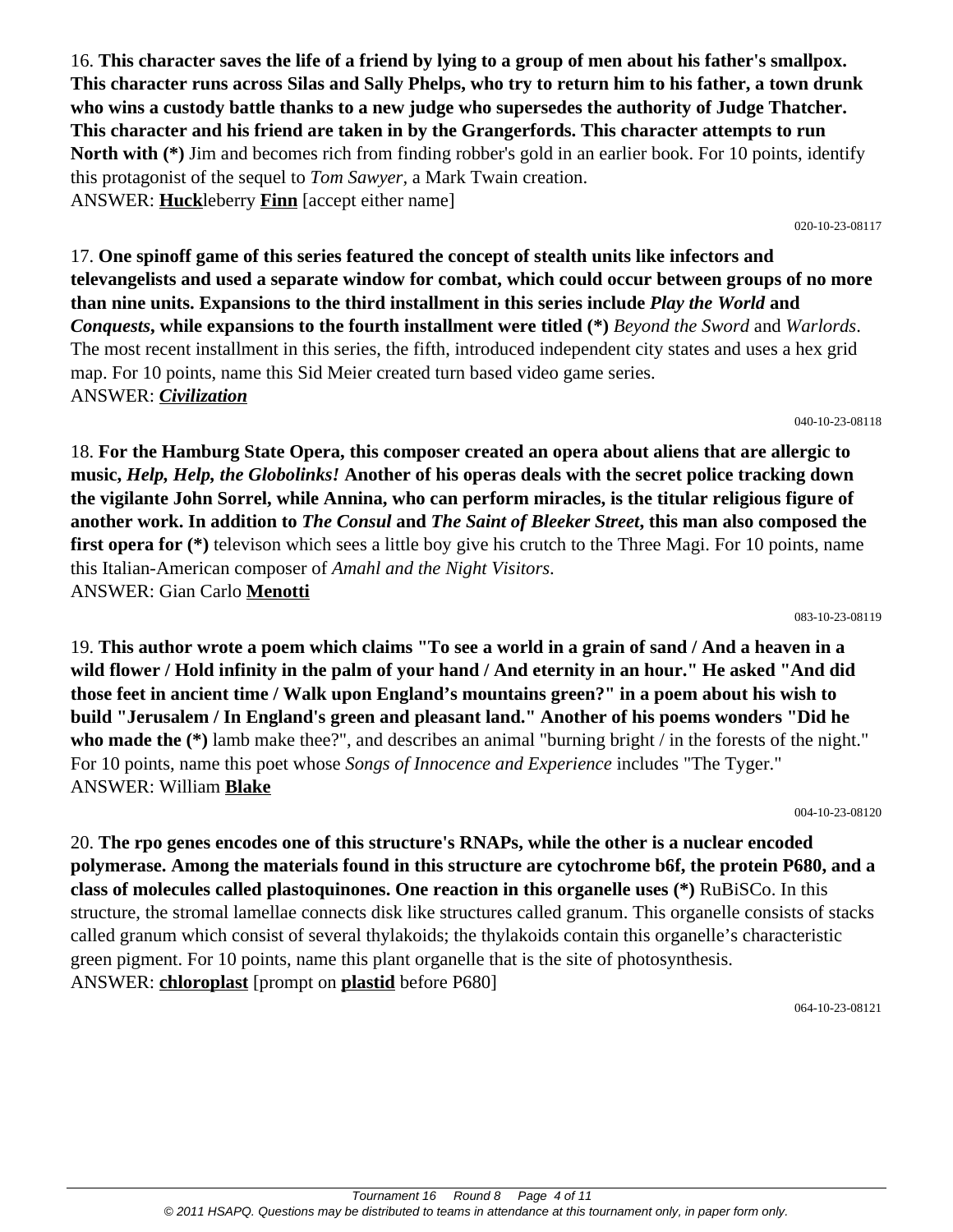21. **The two main branches of these people were the Hasdingi and the Salingi. St. Augustine died during their siege of the city of Hippo. Their leader Huneric was usurped by Gelimer, who was defeated by Byzantine general Belisarius. These Arians took Carthage from the Romans. Under (\*)** Geiseric (GAHY-zur-rik), they sacked Rome in 455. For 10 points, name this East Germanic tribe whose name is synonymous with anyone who destroys property such as a graffiti artist. ANSWER: **Vandal**s

079-10-23-08122

22. **The traditional date for this man's life was calculated as 258 years before Alexander the Great. His daughter married Jamasp, a minister of King Vishtaspa, whom this man had converted after curing his favorite horse. He authored a series of hymns called the gathas, which are now part of a holy book called the Avesta. He preached that Vohu Mana was one of the six Amesha Spentas and that the evil Angra Mainyu waged constant war on the good (\*)** Ahura Mazda. For 10 points, name this founder of a namesake dualistic Persian religion. ANSWER: **Zoroaster** [or **Zarathustra**]

015-10-23-08123

23. **Near the end of this novel, the protagonist listens to music by Otto Skadelig before jumping out of a window. During a burglary the protagonist is betrayed by Dim and is sent to prison where he kills an inmate who complained too much; as punishment, he is forced to watch violent films after taking drugs that make him feel ill. Words such as "rooker" and "droog" are part of this novel's language (\*)** Nadsat, which is spoken by the subject of the Ludovico Technique, Alex. Adapted into a film by Stanley Kubrick, name, for 10 points, this novel by Anthony Burgess. ANSWER: *A Clockwork Orange*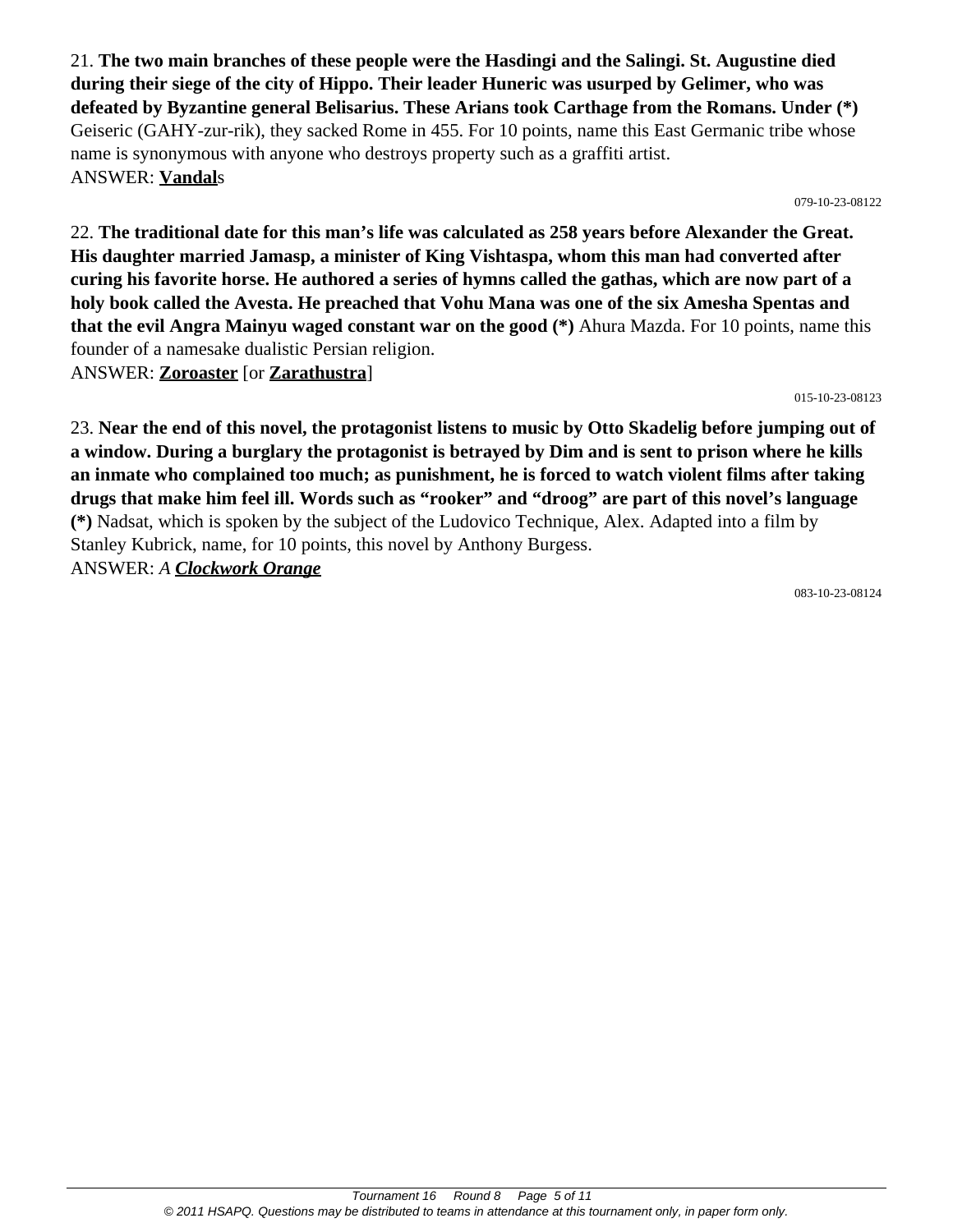

1. This circuit element is represented by a series of coils and is the "L" in an RLC circuit. For 10 points each:

[10] Name this circuit element, that most commonly consists of a wire coiled around a magnetic object. ANSWER: **inductor**

[10] This law that governs inductors says that the induced emf is proportional to the negative time derivative of the magnetic flux.

ANSWER: **Faraday**'s Law of Induction

[10] This device consists of a ferromagnetic material around which a non-overlapping primary and secondary coil are wrapped. It transfers electricity from one circuit to another through mutual induction. ANSWER: **transformer**

003-10-23-08201

2. Name these Pennsylvania-born painters, for 10 points each.

[10] Though born in present-day Pittsburgh, this female Impressionist made her name while living in Paris as a close associate of Edgar Degas. Her representative paintings include *Mother and Child* and *The Bath.* ANSWER: Mary **Cassatt**

[10] In his home of Chadds Ford, this painter made hundreds of unauthorized images of his neighbor Helga Testorf, though his most iconic work, *Christina's World,* is set in Maine.

#### ANSWER: Andrew **Wyeth**

[10] His paintings of his hometown include *Buildings, Lancaster,* but this artist's 1928 painting *I Saw the Figure 5 in Gold* honors a poet of New Jersey, William Carlos Williams.

#### ANSWER: Charles **Demuth**

019-10-23-08202

3. This is the first object in the Messier Catalogue. For 10 points each:

[10] Name this nebula which contains a namesake pulsar and is the result of a 1054 supernova.

ANSWER: **Crab** Nebula

[10] The Crab Nebula lies in this zodiac constellation, whose brightest star is Aldebaran.

#### ANSWER: **Taurus**

[10] This other nebula, named for its resemblance to a body part of a certain animal, is located in the constellation Orion. Its appearance is the result of a dark cloud in front of a large mass of ionized gas. ANSWER: **Horsehead** Nebula [or **Barnard 33**]

024-10-23-08203

4. A pervasive rumor alleges that this character cheated to win her first golf tournament. For 10 points each:

[10] Name this terrible driver and friend of Daisy Buchanan who serves as a love interest to Nick Carraway in a 1925 novel.

ANSWER: **Jordan** Baker [or Jordan **Baker**]

[10] Nick Carraway and Jordan Baker are characters in this masterpiece of F. Scott Fitzgerald.

#### ANSWER: *The Great Gatsby*

[10] Daisy Buchanan is frequently compared to Judy Jones, who repeatedly toys with Dexter Green and his title aspirations in this short story.

#### ANSWER: "**Winter Dreams**"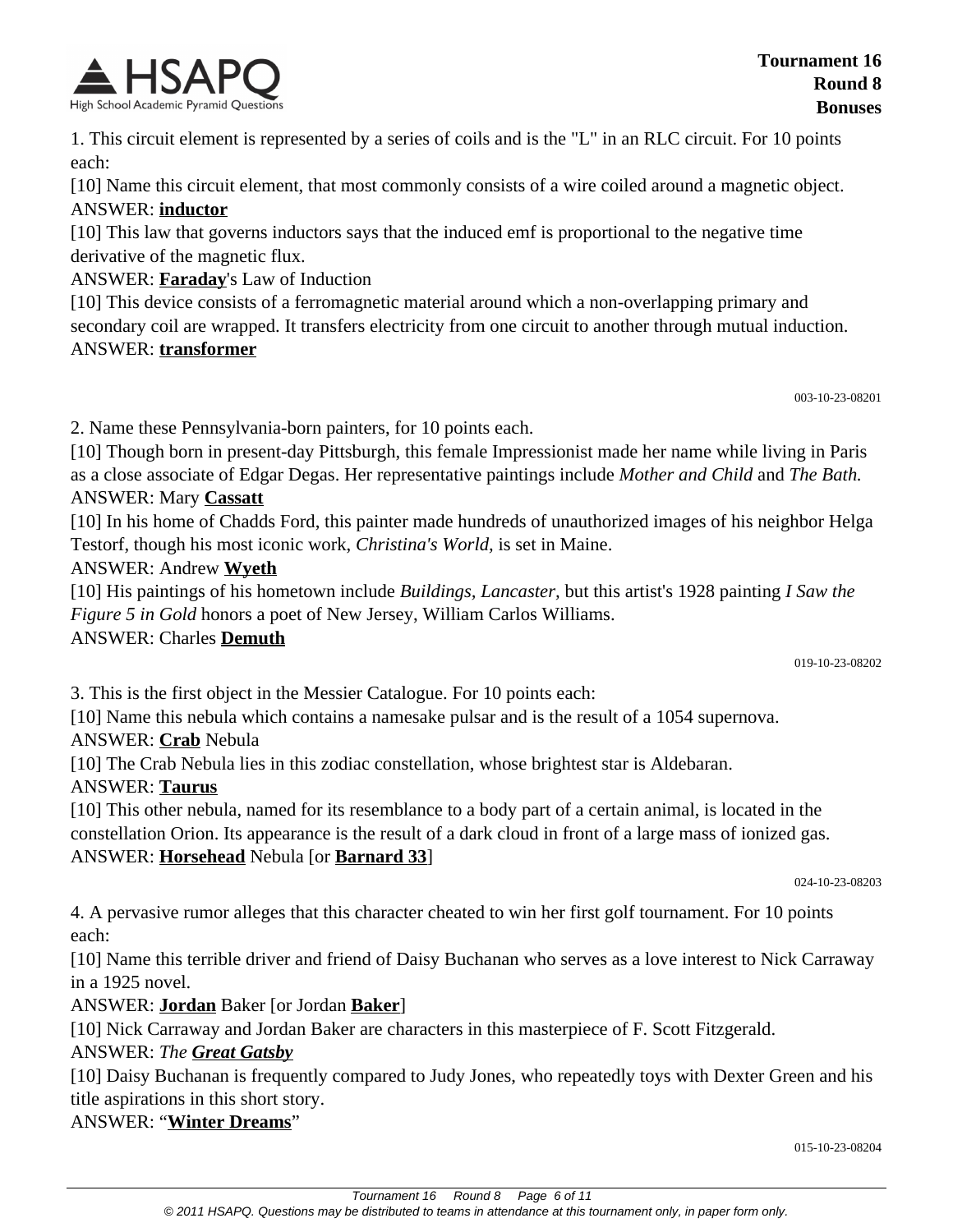5. According to Greek myth, Hera's rage against this woman is the reason why *Ursa Major* and *Ursa Minor* are visible at all times of the year. For 10 points each:

[10] Name this nymph that Hera turned into a bear.

#### ANSWER: **Callisto**

[10] Zeus seduced Callisto in the guise of this other deity, the virgin sister of Apollo, whom Callisto followed on her hunts.

#### ANSWER: **Artemis**

[10] This other woman was seduced by Zeus in the form of a swan. Her twin sons, one by Zeus and one by Tyndareus, split their afterlife between Olympus and the Underworld.

#### ANSWER: **Leda**

6. This lake contains a group of artificial islands called the Uros. For 10 points each:

[10] Name this lake which lies on the border between Bolivia and Peru.

#### ANSWER: Lake **Titicaca**

[10] Lake Titicaca is the largest lake in South America by volume, although this lake in Venezuela has a larger surface area.

#### ANSWER: Lake **Maracaibo**

[10] Lake Maracaibo suffers from an infestation of this plant, which is problematic because no chemical method of removing it has been discovered.

#### ANSWER: **duckweed** [accept *Lemna*]

024-10-23-08206

003-10-23-08205

7. This people's alphabet was invented by Sequoyah. For 10 points each:

[10] Name this Native American tribe whose members were forcibly relocated to Oklahoma during the Trail of Tears.

#### ANSWER: **Cherokee** Nation

[10] The Trail of Tears was sparked by the gold rush that began in the northern part of this state in 1828. Four years later, the Supreme Court reversed this state's prosecution of Samuel Worcester.

#### ANSWER: **Georgia**

[10] Nineteenth century Americans gave the Cherokee, Choctaw, Chickasaw, Creek, and Seminole this name, reflecting their adaption of American customs such as written constitutions and animal husbandry. ANSWER: Five **Civilized Tribes**

004-10-23-08207

8. This character is loved by Marie Cardona and his neighbor Salamano cries when his dog runs away. For 10 points each:

[10] Name this character who does not express any remorse or grief at his mother's funeral and later shoots an Arab on the beach for no particular reason.

#### ANSWER: **Meursault**

[10] The pimp Raymond Sintes and Mersault appear in this 1942 novel by Albert Camus (kah-MOO). ANSWER: *The Stranger* [or *L'Étranger*]

[10] This other Camus novel begins with several rats dying in the streets, which alerts Dr. Rieux of the titular disease that soon sweeps through the town.

ANSWER: *The Plague* [or *La Peste*]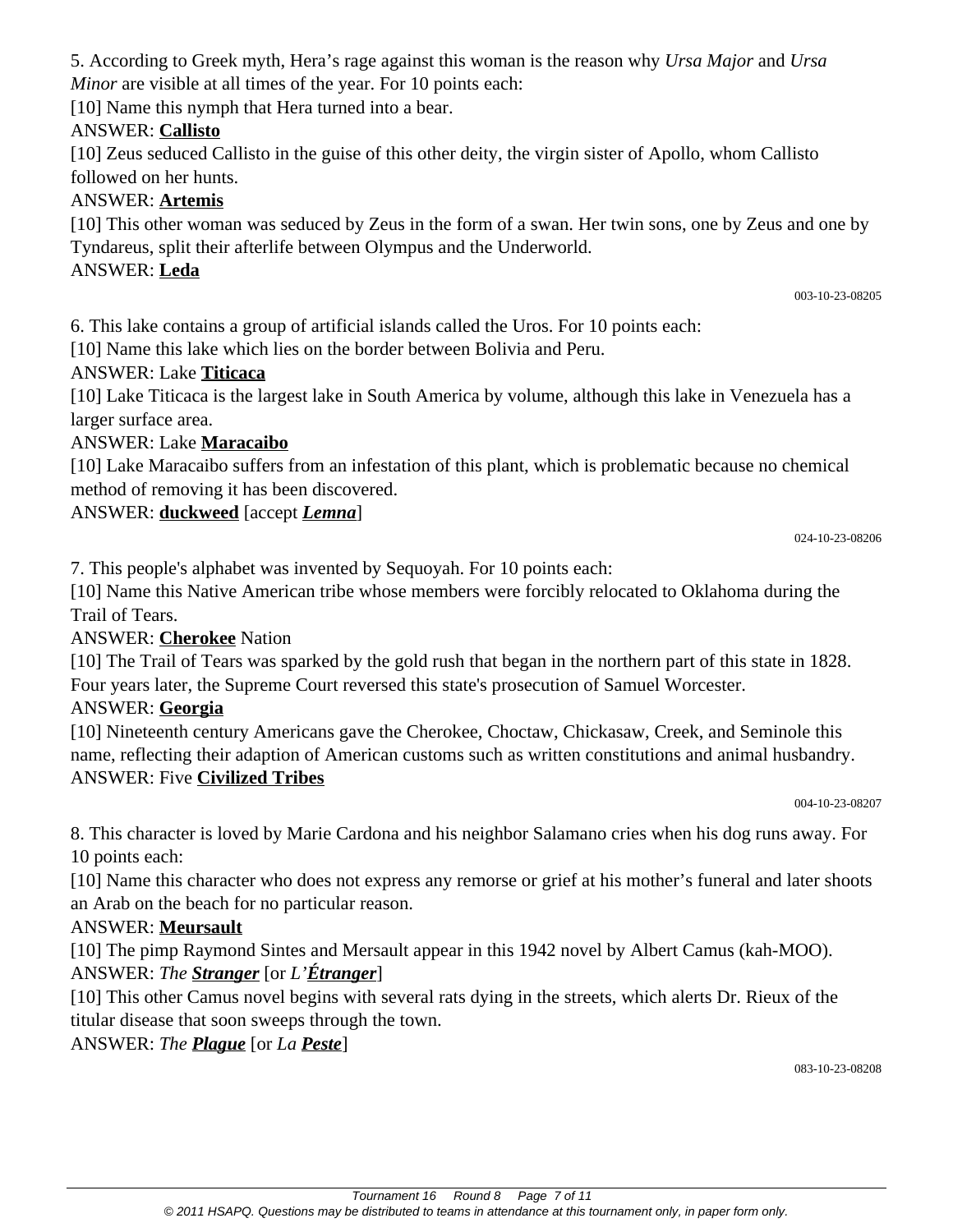9. The Reform Act of 1832 had profound changes in the electoral system of Great Britain. For 10 points each:

[10] The act gave greater power to this lower house of the British Parliament, which forms the bicameral parliament along with the House of Lords.

#### ANSWER: **House of Commons**

[10] Among the advocates of parliamentary reform was this former prime minister. His father of the same name had served as Prime Minister during part of the 1760's.

### ANSWER: William **Pitt the Younger** [prompt on **Pitt**]

[10] Among the act's achievement was taking away representative power from these small boroughs that were overrepresented in parliament, including one that was partially underwater.

ANSWER: **rotten** borough

```
064-10-23-08209
```
10. This poem states, "I'm truly sorry man's dominion / Has broken Nature's social union." For 10 points out:

[10] Name this poem about a "tim'rous beastie."

ANSWER: "**To a Mouse**"

[10] "To a Mouse" is a work by this Scottish poet of "Tam o' Shanter" and "A Red, Red Rose."

### ANSWER: Robert **Burns**

[10] Burns also wrote a poem about a "fond" one of these. The speaker and the addressee perform this action before they "sever."

ANSWER: a **kiss**

```
082-10-23-08210
```
11. Name the following about the history of Mangalore, India, for 10 points each.

[10] The Treaty of Mangalore ended the second war between the British and this South Indian state that was led by Hyder Ali.

### ANSWER: Kingdom of **Mysore**

[10] Mangalore today has a large population of people practicing this religion due to contact made by the Portuguese during the Age of Exploration.

#### ANSWER: Roman **Catholicism** [or **Catholic**s; prompt on **Christianity**; prompt on **Christian**s]

[10] An earlier explorer to the Mangalore area was Ibn Battuta, a Muslim explorer from this modern-day nation that was home to an international incident in 1905 in its port of Tangier.

### ANSWER: **Morocco**

026-10-23-08211

12. Misfolding of these molecules can lead to diseases such as Alzheimer's. For 10 points each:

[10] Name these macromolecules made up of multiple amino acids.

#### ANSWER: **protein**s

[10] This is the process by which a protein's three-dimensional structure is irreversibly altered. It is often caused by heat or chemicals.

### ANSWER: **denaturation** [accept word forms]

[10] These proteins, which include the heat shock family, facilitate normal protein folding by preventing unwanted interactions.

ANSWER: **chaperonin**s [or **chaperone** protein]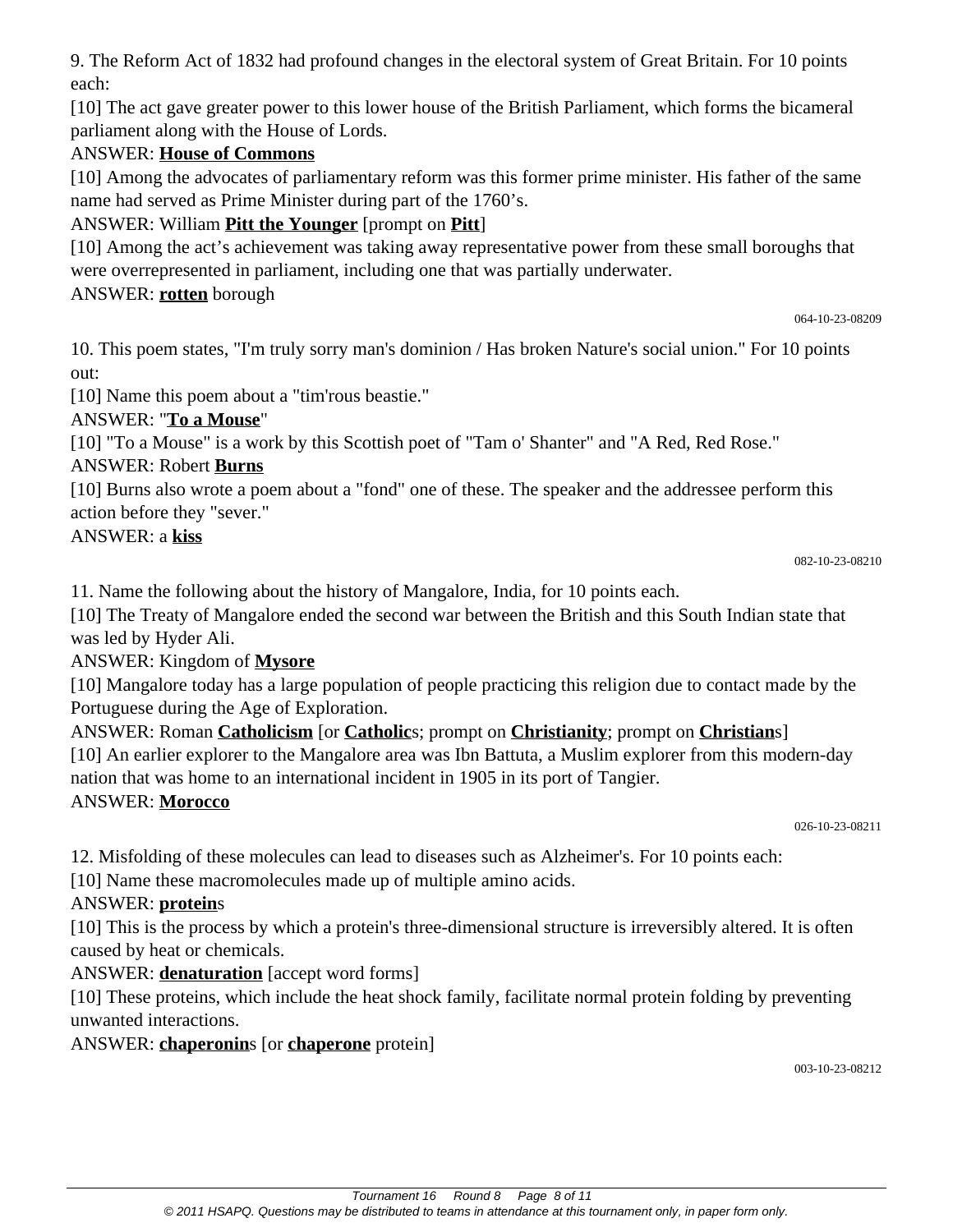13. In this story, the title query was asked for the first time on May 21, 2061. For 10 points each:

[10] Name this short story, a series of vignettes about the problem of entropy and its possibilities for reversal that ends with "let there be light."

#### ANSWER: "The **Last Question**"

[10] "The Last Question" was written by this science fiction author of such works as "Nightfall" and *I, Robot*.

ANSWER: Isaac Yudovich **Asimov** [or **Osimov**]

[10] This long series of novels by Isaac Asimov centers on the work of Hari Seldon who predicts the rise and fall of galactic civilizations and attempt to avert an extended dark age.

#### ANSWER: **Foundation** series

084-10-23-08213

14. Name these keyboard instruments for 10 points each.

[10] Albert Schweitzer and J.S. Bach were both virtuosos of this instrument which has reed, steam, and pipe varieties.

#### ANSWER: **organ**s

[10] This piano precursor had strings that were struck rather than plucked, and was therefore much quieter than most keyboard instruments and often used for practice.

#### ANSWER: **clavichord**s

[10] This keyboard instrument that was invented in Paris in 1886 resembles a small piano but is composed of mallets that strike tuning forks. A note played on it sounds one octave higher than the printed note. ANSWER: **celesta**

015-10-23-08214

15. The 1905 Revolution in this ruler's country led him to issue the October Manifesto and create the Duma. For 10 points each:

[10] Name this ruler who was still forced to abdicate the throne twelve years later.

ANSWER: **Nicholas II** of Russia [or **Nikolay Aleksandrovich**; prompt on **Nicholas**]

[10] This mystic gained influence inside Nicholas II's family for his supposed ability to help Aleksey's hemophilia, and who proved tough to kill in 1916.

ANSWER: Grigory Yefimovich **Rasputin** [or Grigory Yefimovich **Novykh**]

[10] Nicholas II and his family were killed by the Bolsheviks at the Ipatiev House in this town in 1918. ANSWER: **Yekaterinburg** [or **Ekaterinburg**]

023-10-23-08215

16. This first part of this posthumous work is primarily a critique of its author's earlier thought. For 10 points each:

[10] Name this 1953 work which includes the beetle-in-a-box thought experiment, and discusses language games and the idea of a "private language."

#### ANSWER: *Philosophical Investigations* [*Philosophische Untersuchungen*]

[10] *Philosophical Investigations* was written by this philosopher who influenced logical positivism with his *Tractatus Logico-Philosophicus*.

ANSWER: Ludwig **Wittgenstein**

[10] The introduction to *Tractatus Logico-Philosophicus* was written by this British philosopher, who critiqued religion in *Why I Am Not A Christian*.

ANSWER: Bertrand **Russell**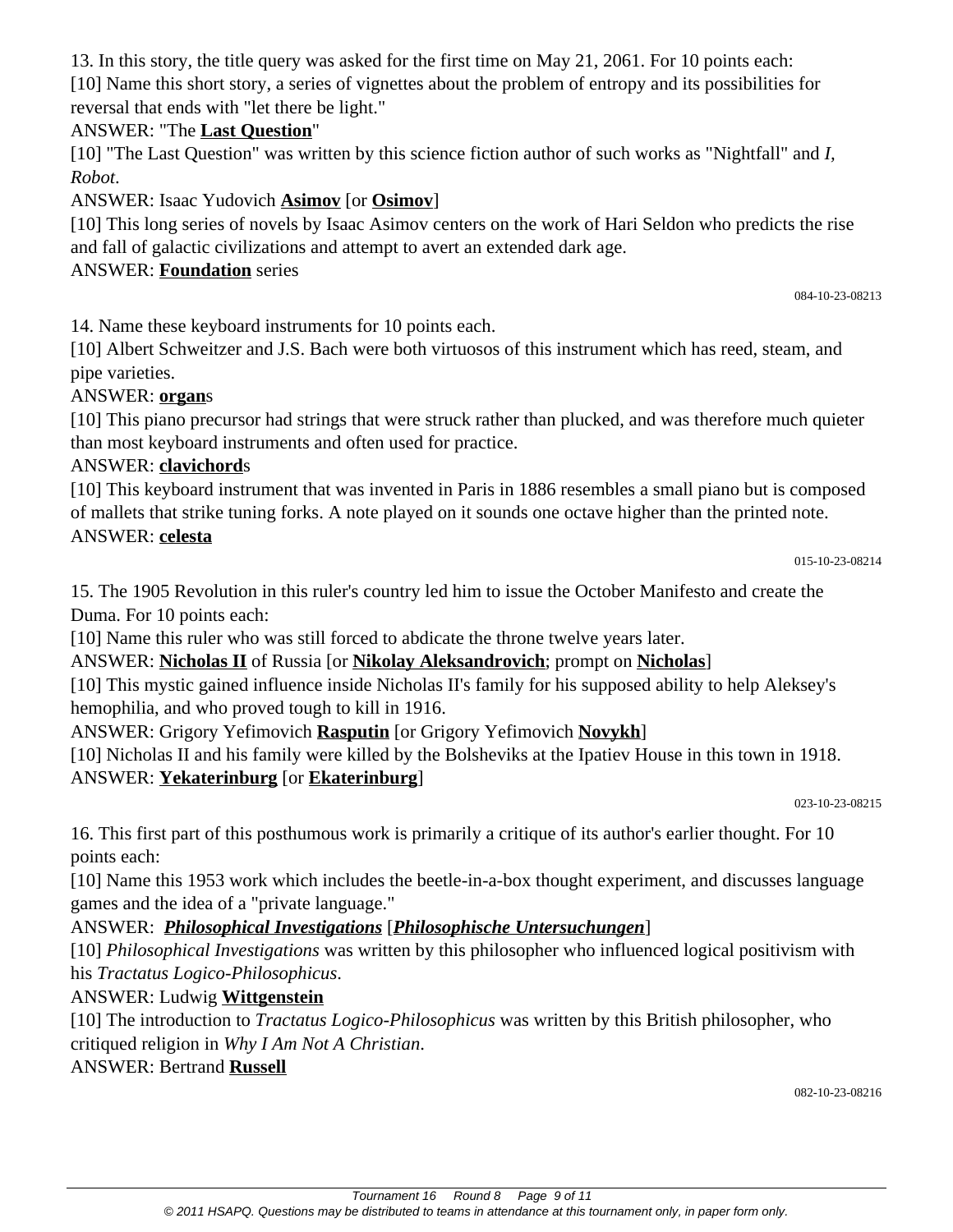17. This novel ends with the shameful suicide of its protagonist Okonwko. For 10 points each:

[10] Name this work that sees missionaries attempt to convert the Nigerian village of Umuofia.

# ANSWER: *Things Fall Apart*

[10] This son of Okonkwo and close friend of the murdered Ikemefuna adopts the name Isaac after his conversion to Christianity, and is the father of Obi Okonkwo in *No Longer at Ease.*

# ANSWER: **Nwoye**

[10] This Nigerian author wrote *Things Fall Apart* and *No Longer at Ease,* in addition to *Arrow of God* and *Anthills of the Savannah.*

# ANSWER: Chinua **Achebe**

081-10-23-08217

18. Answer some questions about Islamic science, for 10 points each.

[10] This branch of mathematics takes its name from a work by al-Khwarizmi. It includes the study of groups, rings, and fields, as well as polynomials.

# ANSWER: **algebra**

[10] This Persian physician and philosopher wrote *The Book of Healing* and *The Canon of Medicine*. ANSWER: **Avicenna** [or **Ibn Sina**]

[10] This Franciscan friar, nicknamed "Doctor Mirabilis," was influenced by several Islamic scientists. He pioneered the scientific method.

# ANSWER: Roger **Bacon**

024-10-23-08218

19. An opera named for this man includes a chorus of soldiers singing "Glorie immortelle." For 10 points each:

[10] Name this title character of an opera by Charles Gounod. Hector Berlioz wrote an opera named for his "damnation."

#### ANSWER: **Faust**

[10] Besides Faust, Gounod's other major opera is based on this Shakespeare tragedy about lovers from warring Montague and Capulet families.

### ANSWER: *Romeo and Juliet*

[10] This more comic French opera includes a renowned second act barcarolle. In its epilogue, Nicklausse reveals that he is the Muse of the title author.

# ANSWER: *The Tales of Hoffman* [or *Les contes d'Hoffman*]

004-10-23-08219

20. In the operant form of this, reinforcement occurs only after an organism does a predesignated act. For 10 points each:

[10] Name this behavioral process in which a stimulus or reward is used for a desired response.

### ANSWER: **conditioning**

[10] This Russian scientist formulated the laws of conditioned reflex and was able to train a dog to salivate at the sound of a bell after conditioning the dog to associate the sound of the bell with food.

### ANSWER: Ivan **Pavlov**

[10] This psychologist, a founder of behaviorism, conditioned a child to fear furry animals in the Little Albert experiment.

### ANSWER: John **Watson**